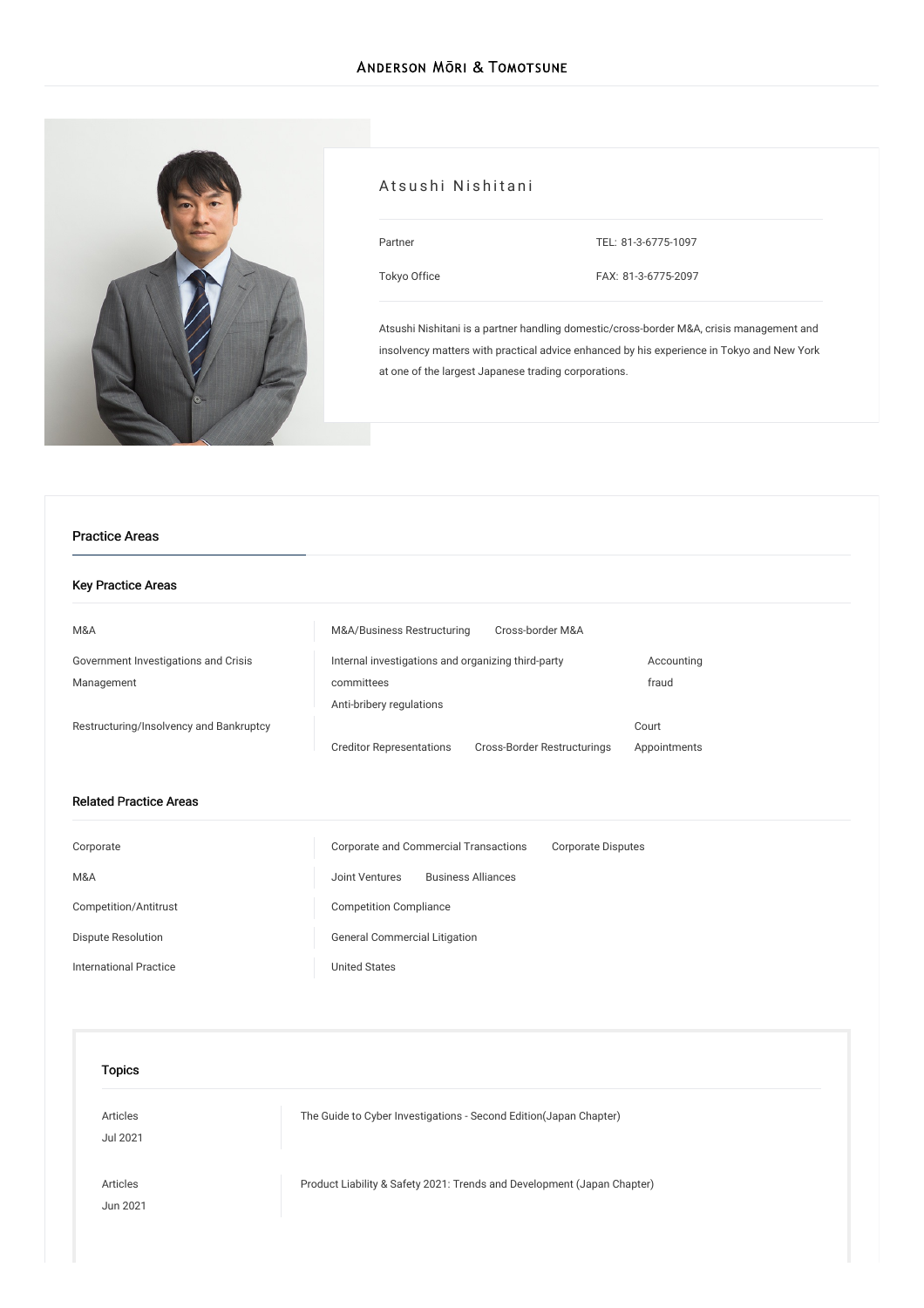## Practice Groups

| Corporate Transaction Group | Corporate Crisis Management Practice Group | Financial Restructuring & Insolvency Group |
|-----------------------------|--------------------------------------------|--------------------------------------------|
| Competition Law Group       |                                            |                                            |

## Background

| 1997          | The University of Tokyo(LL.B.)                                    |
|---------------|-------------------------------------------------------------------|
| $2001 - 2002$ | The Legal Training and Research Institute of the Supreme Court of |
|               | Japan                                                             |
| 2013          | University of California Berkeley School of Law (LL.M.)           |

## Publications

| The Guide to Cyber Investigations - Second Edition (Japan Chapter)                                                                   | Jul 2021 |
|--------------------------------------------------------------------------------------------------------------------------------------|----------|
| Product Liability & Safety 2021: Trends and Development (Japan Chapter)<br><b>Chambers Global Practice Guides</b>                    | Jun 2021 |
| International Fraud & Asset Tracing 2021<br><b>Chambers Global Practice Guides</b>                                                   | May 2021 |
| Commercial Dispute Resolution - Essential Intelligence: Fraud, Asset Tracing & Recovery (Japan Chapter)<br><b>Commercial Dispute</b> | Mar 2021 |
| Resolution                                                                                                                           |          |
| Practical points regarding downsizing or closure of a business in the U.S.: Dealing with litigation risks and monetary compensation  | Nov 2020 |
| issues arising from employee dismissal as well as with environmental regulations<br>Business Homu, Jan 2021 Issue                    |          |
| Commercial Dispute Resolution - Essential Intelligence: Fraud, Asset Tracing & Recovery (Japan Chapter)<br><b>Commercial Dispute</b> | Mar 2020 |
| Resolution                                                                                                                           |          |
| U.S. Contracts: Basic Principles and Practice<br>DAI-ICHI HOKI CO., LTD.                                                             | Jun 2018 |
| U.S. Contracts: Basic Principles and Practice<br>LexisNexis Japan Co., Ltd.                                                          | Oct 2016 |
| Essential Points about U.S. Contracts - Fifth installment of the Series: Warranty Clause of Goods Sales and Purchase Contracts       | Sep 2015 |
| Some measures to prevent conflicts and confusion arising from the differences of legal structures, legal policies and national       | Jul 2015 |
| interests among countries in the context of international insolvency<br>The Lawyers                                                  |          |
| Essential Points about U.S. Contracts - Second installment of the Series: Recent U.S. Cases on Interpretation of Contracts           | May 2015 |
| The First Extradition of a Foreigner for U.S. Antitrust Law Violations - Possible Increase of DOJ's Extradition Requests and Its     | Jul 2014 |
| Negotiating Posture Toward Plea-Bargaining<br>The Lawyers                                                                            |          |

# Lectures

| Lessons on the global compliance matters based on fraud cases occurred at overseas subsidiaries<br>FRONTEO Inc., Anderson         | Jan 28, 2021        |
|-----------------------------------------------------------------------------------------------------------------------------------|---------------------|
| Mori & Tomotsune                                                                                                                  |                     |
| Causes of and Practical Responses to Accounting Fraud<br><b>ACFE JAPAN</b>                                                        | Nov 17, 2020        |
| "Series of seminars on Government Investigation & Crisis Management - First seminar: How to deal with quality assurance fraud"    | Jun 3, 2020         |
| Anderson Mori & Tomotsune                                                                                                         |                     |
| Frauds at overseas subsidiaries and relevant issues on the internal control system<br>Research group of Certified Fraud Examiners | Feb 12, 2020        |
| in Tokyo                                                                                                                          |                     |
| Causes of and Practical Responses to Quality Fraud<br>ACFE JAPAN                                                                  | Jul 25, 2019        |
| Effective Internal Control and Crisis Management - Lessons from Recent Incidents of Fraud by Subsidiaries<br>Japan Audit &        | Jun 5, 11, 12, 2019 |
| <b>Supervisory Board Members Association</b>                                                                                      |                     |